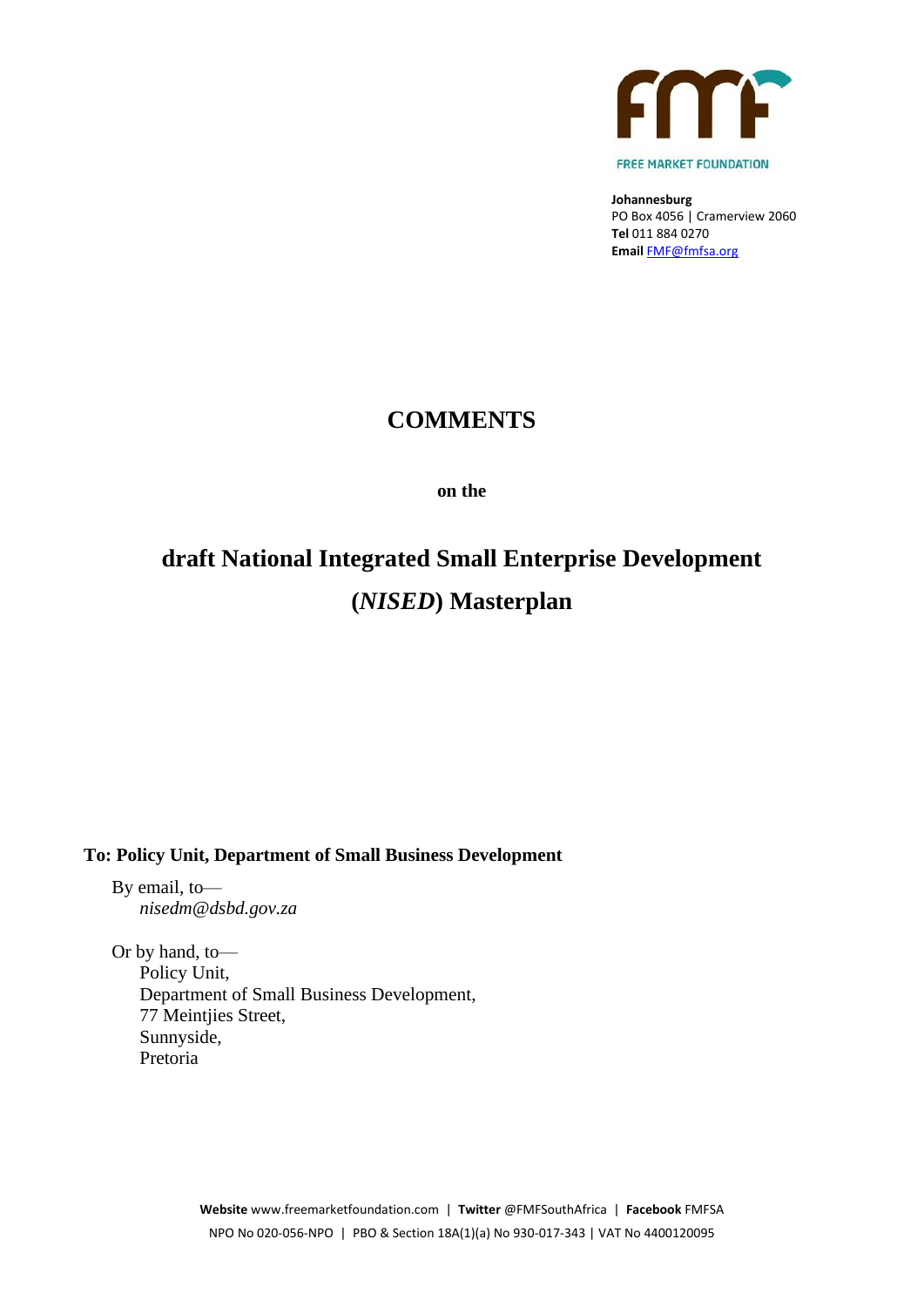# **Introduction**

On 10 May 2022, the Minister of Small Business Development<sup>1</sup> published by Notice in the *Gazette* the draft *National Integrated Small Enterprise Development (NISED) Masterplan* for public comment.

The Minister's Notice states that comments must be submitted within 30 days of publication of the Notice. This means that comments must be submitted by 9 June 2022.

The Free Market Foundation comments as follows on that draft *National Integrated Small Enterprise Development (NISED) Masterplan*.

### **Headline observations**

The proposed *National Integrated Small Enterprise Development Masterplan* is extensive and ambitious in scope, while acknowledging budgetary constraints.

The *Masterplan* ponders about how to entice small enterprises to register for tax and thereby become "formal" small enterprises, and how to urge sole proprietors and partnerships to incorporate. Any such devices will fail. Incorporating would impose a bureaucratic cost on small businesses.

The Minister should focus on identifying the types of legislation that have an effect on small enterprise, and on issuing guidelines for organs of state to amend their legislation to reduce its legislative burden on small enterprises.

### **Summary comments**

The Minister intends to prescribe the *Masterplan* as the national strategy or "policy" for small enterprise support.

<sup>&</sup>lt;sup>1</sup> Ms Stella Tembisa Ndabeni-Abrahams.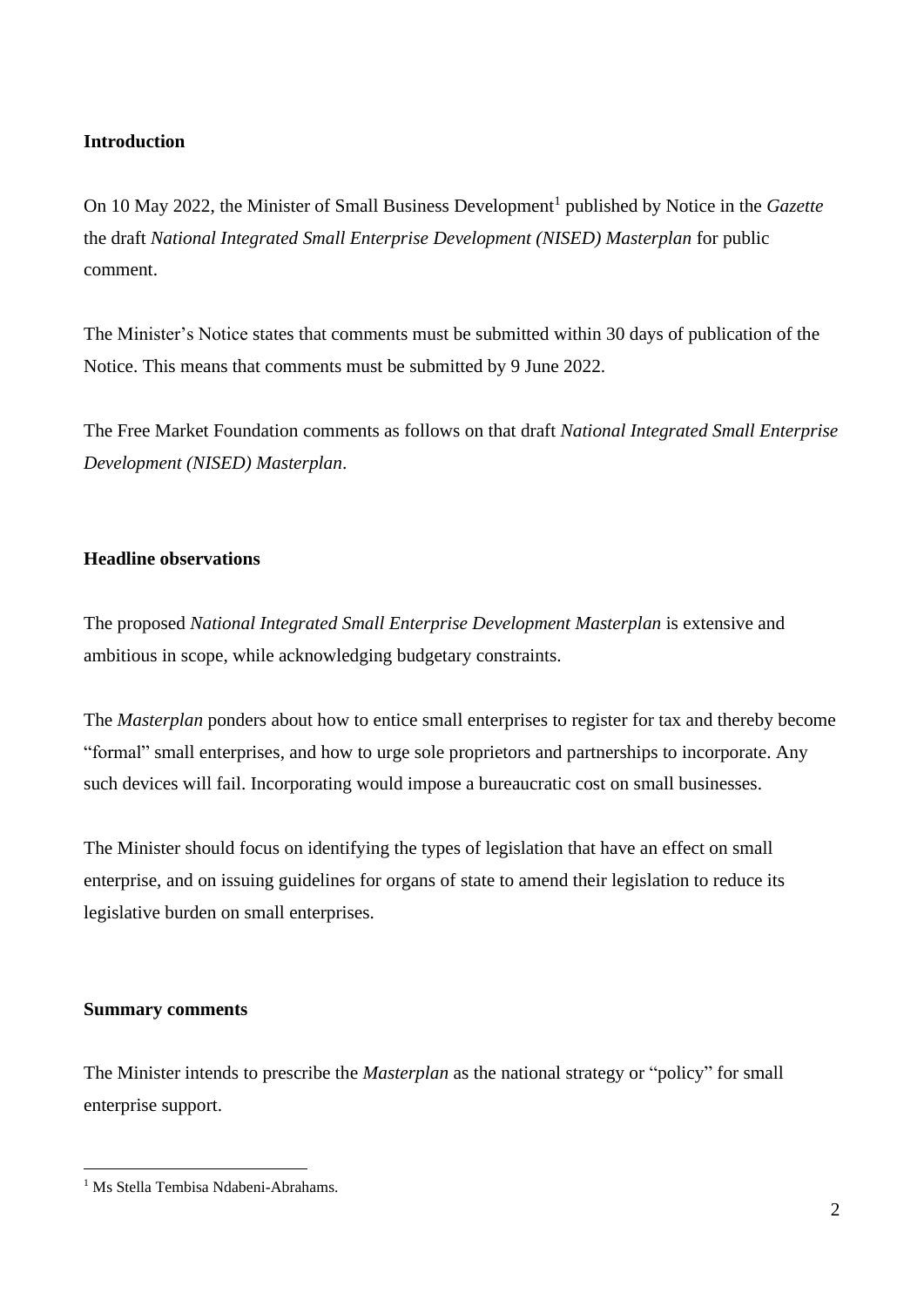The Minister's proposed *Masterplan* was not accompanied by the required Socio-Economic Impact Assessment (SEIA). The Cabinet decided in 2007 that a consistent assessment of the socio-economic impact of policy initiatives was needed. From 2015, draft policies must include information generated by an SEIA of the proposed policy, as well as the full assessment countersigned by the SEIA System Unit established by the Dept of Planning, Monitoring & Evaluation. The role of the SEIA system is to minimise unintended consequences from policy initiatives, including unnecessary costs from implementation and compliance. An SEIA for a policy initiative should consider specifically the benefits or costs of the proposed policy for small enterprise.

The National Small Enterprise Act states that entities designated by the Director-General must, in cooperation with him or her, annually compile an "*Annual Review of Small Enterprise*". The *Annual Review* must cover, among other things summaries of any findings or recommendations of the Director-General in respect of legislation, proposed legislation and administrative practices which restrict the small enterprise sector. The Director-General must submit the *Annual Review* to the Minister, who must table it in Parliament.

But, despite the requirement that the *Annual Review* be compiled every year, the *Masterplan* observes that it has been published only "*haphazardly*". We found only two.

The draft *Masterplan* stresses that it is imperative, and fundamental to success of the *Masterplan*, that the *Annual Review* be published regularly, because the *Annual Review* is the central keystone for evaluating the impact of the strategy to develop small enterprise. But the *Masterplan* refers to "*Capacity restraints and budget to administer"*.

The draft *Masterplan* observes that micro, small and medium enterprises operate in all sectors in the economy and range in size. The National Small Enterprise Act defines a "*small enterprise*" as an owner-managed business entity carried on in any of eleven economic sectors mentioned, and having such number of employees and annual turnover as categorise it as a "*micro*", "*small*" or "*medium*" enterprise in its sector.

The *Masterplan* states that a uniform definition across all departments and laws which deal with small businesses is needed, to target enterprises for "*support*" and "*incentives*". But, regrets the *Masterplan*, there is low uptake and a reluctance to adopt the Act's definition.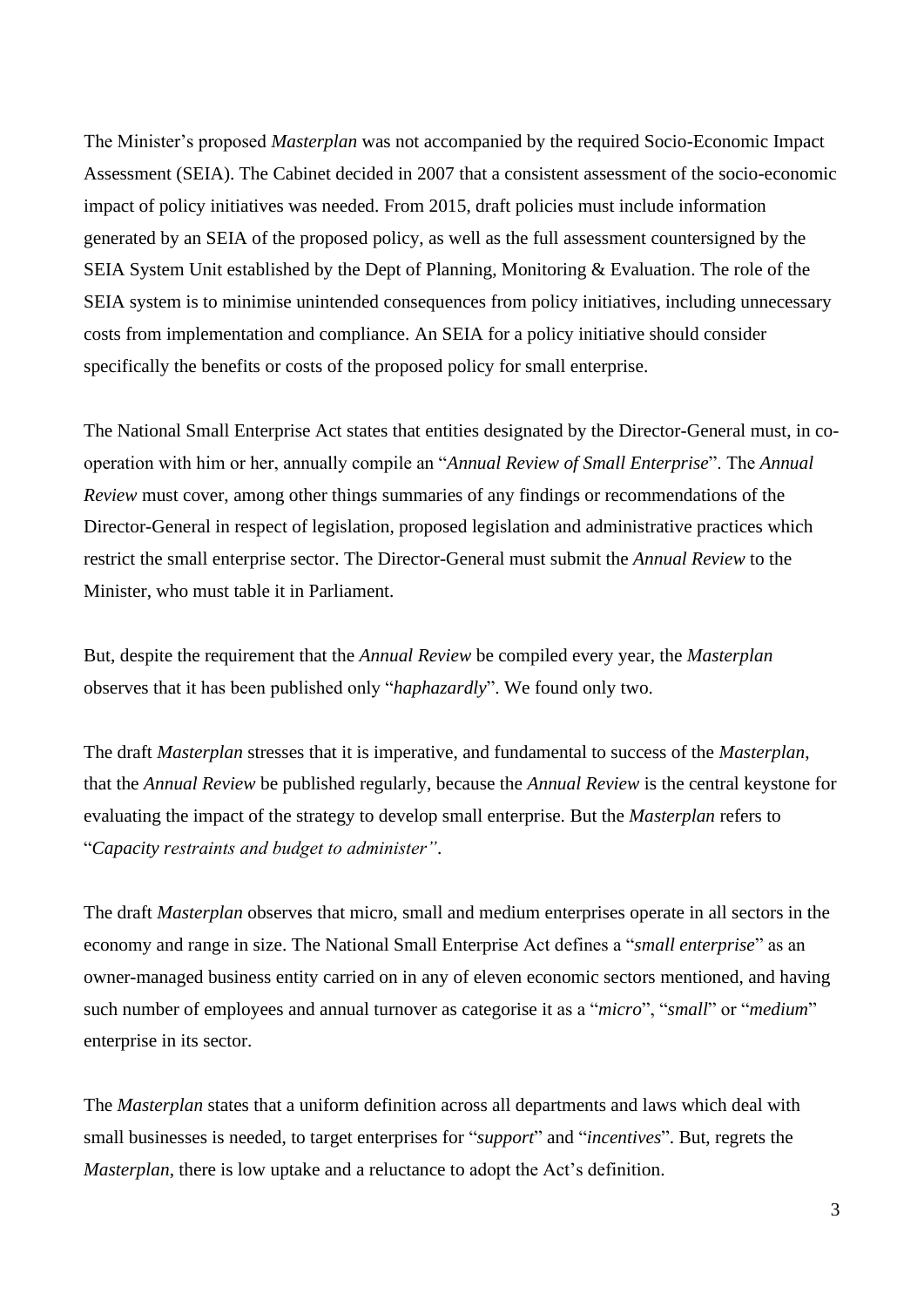The Masterplan says that consideration should be given to allowing sole traders and self-employed entrepreneurs to register their enterprise with the Companies & Intellectual Property Commission, not to form a company but merely as a "*registration of trading*".

It is unnecessary to introduce new measures to require the registration of sole-proprietor enterprises. Tax laws already require unincorporated sole traders to register.

Under the Income Tax Act, 1962 the SARS Commissioner must annually give notice of the persons who are required to furnish income-tax returns. The Commissioner's annual notices have been requiring every natural person who during the year of assessment "*carried on any trade*" to submit a return. This means that every natural person who carried on any trade, "irrespective of his or her turnover, to submit an income tax return. The Income Tax Act requires every person who becomes liable to submit a return to be registered as a taxpayer.

The *Masterplan* programmes aims greater "*employment administrative compliance*". But employment legislation already requires all small employers to register. The Unemployment Insurance Contributions Act, 2002 requires an "*employer*" (namely "*any person*" who is liable to pay to any person any salary, wage or other remuneration) to apply for registration to the SARS Commissioner.

The *Masterplan* speaks of "*incentivising*" compliance by informal SMMEs with employment and tax administration. It is of the view that participation in the "*formal economy*" means being "*registered for tax*", and that providing "*formal employment*" means "*filing an IRP5 form*" (employee's tax certificate), but does not wish to "*force*" formalisation. We submit that the only incentives that will tempt the unregistered to register are financial incentives at least equal to the likely tax burden that registering will attract. The *Masterplan* concedes that SMMEs may perceive registration as a way to coerce them to pay tax.

We submit that the Minister of Small Business Development should focus on gazetting notices which identify the types of legislation that may have an effect on small enterprise. The Minister should then focus on issuing guidelines for organs of state who administer legislation of any types so identified by the Minister, to amend their legislation to reduce its legislative burden on small enterprises. The National Small Enterprise Act authorises the Minister to identify types of legislation that may have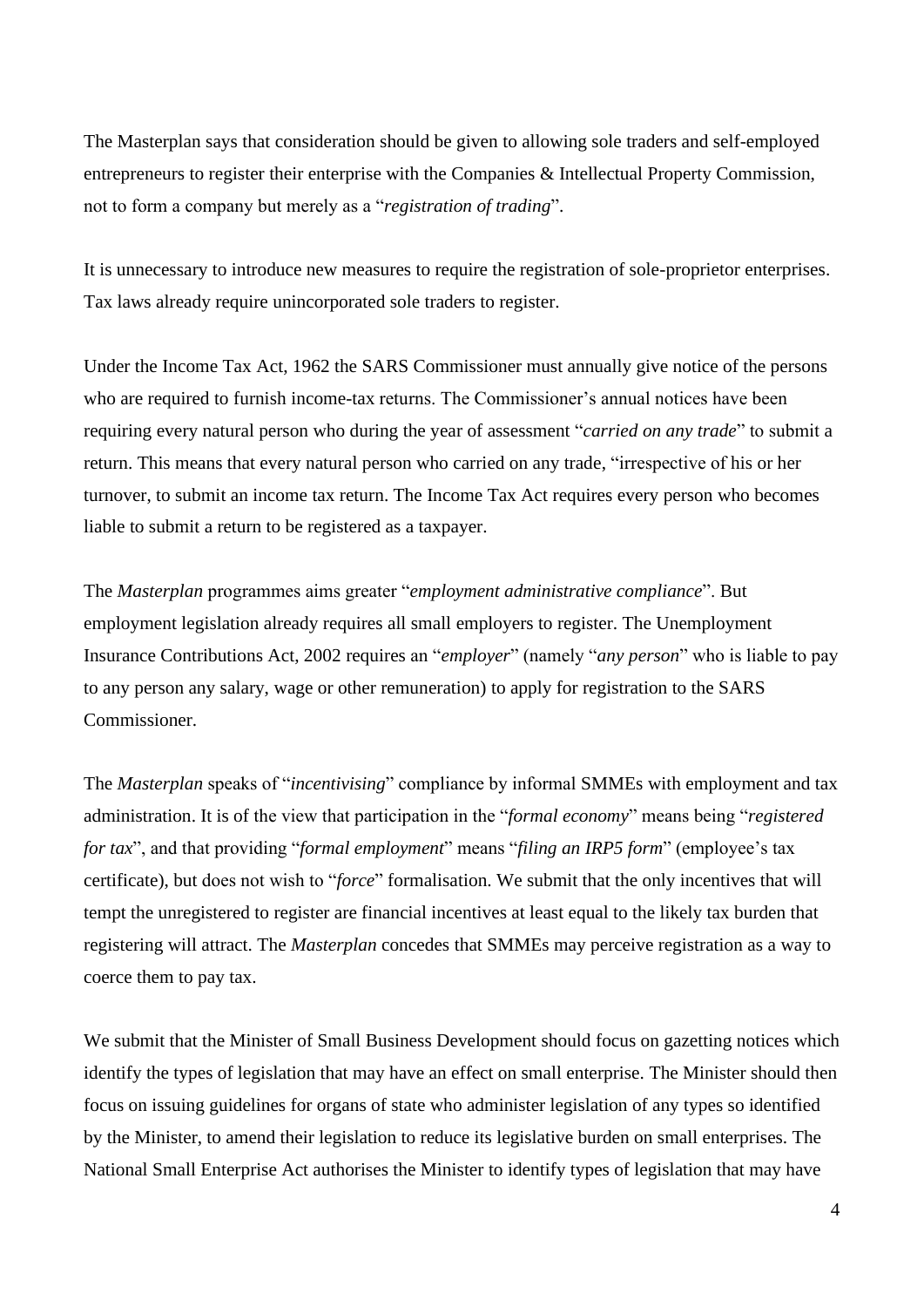an effect on small enterprise and to publish guidelines on the assessment and review of the effect of existing legislation on small enterprise.

The *Masterplan* proposes that, for the purpose of formulating such guidelines, a "Task Team" be established "between Govt and business". We submit that it is unnecessary to establish any such "*task team*" to formulate guidelines on the assessment and review of the effect of existing legislation on small enterprise.

The *Masterplan* adequately identifies types of legislation that have an adverse effect on small enterprise, and how such legislation should be assessed and reviewed. The *Masterplan*'s observations and recommendations are repeated in the final five pages of these comments of ours. The Minister's guidelines should recommend that reforming legislation should relax restrictions for small enterprises defined by the National Small Enterprise Act as "*micro*", "*small*" and "*medium*" enterprises in the economic sector with which the offending legislation is concerned.

There is no need to assess which restrictive laws should have priority for amendment.

### **Minister aims to gazette** *Masterplan* **as national strategy or policy**

The Minister's Notice<sup>2</sup> states that the Minister intends to prescribe the *Masterplan* in terms of the definitions in the first chapter of the National Small Enterprise Act, 1996, 3 as the "*National Small Business Support Strategy*".

The definitions provision in the first chapter of the National Small Enterprise Act<sup>4</sup> defines the "*National Small Business Support Strategy*" as the "*national policy*" in respect of small enterprise support as published by the Minister in the *Gazette*, and includes the policy stated in the *White Paper on National Strategy for the Development and Promotion of Small Business*" published in the *Gazette* in 1995. 5

<sup>2</sup> Govt N 2070 of 10 May 2022 (*Gazette* 46344), Dept of Small Business Development. Draft *National Integrated Small Enterprise Development Masterplan*.

<sup>3</sup> National Small Enterprise Act 102 of 1996, Chap 1 s 1 (definitions).

<sup>4</sup> National Small Enterprise Act, 1996 Chap 1 s 1 (definitions) svv "National Small Business Support Strategy".

<sup>5</sup> *White Paper on National Strategy for the Development and Promotion of Small Business in South Africa* Gen N 213 of 1995 (*Gazette* 16317 of 28 Mar 1995).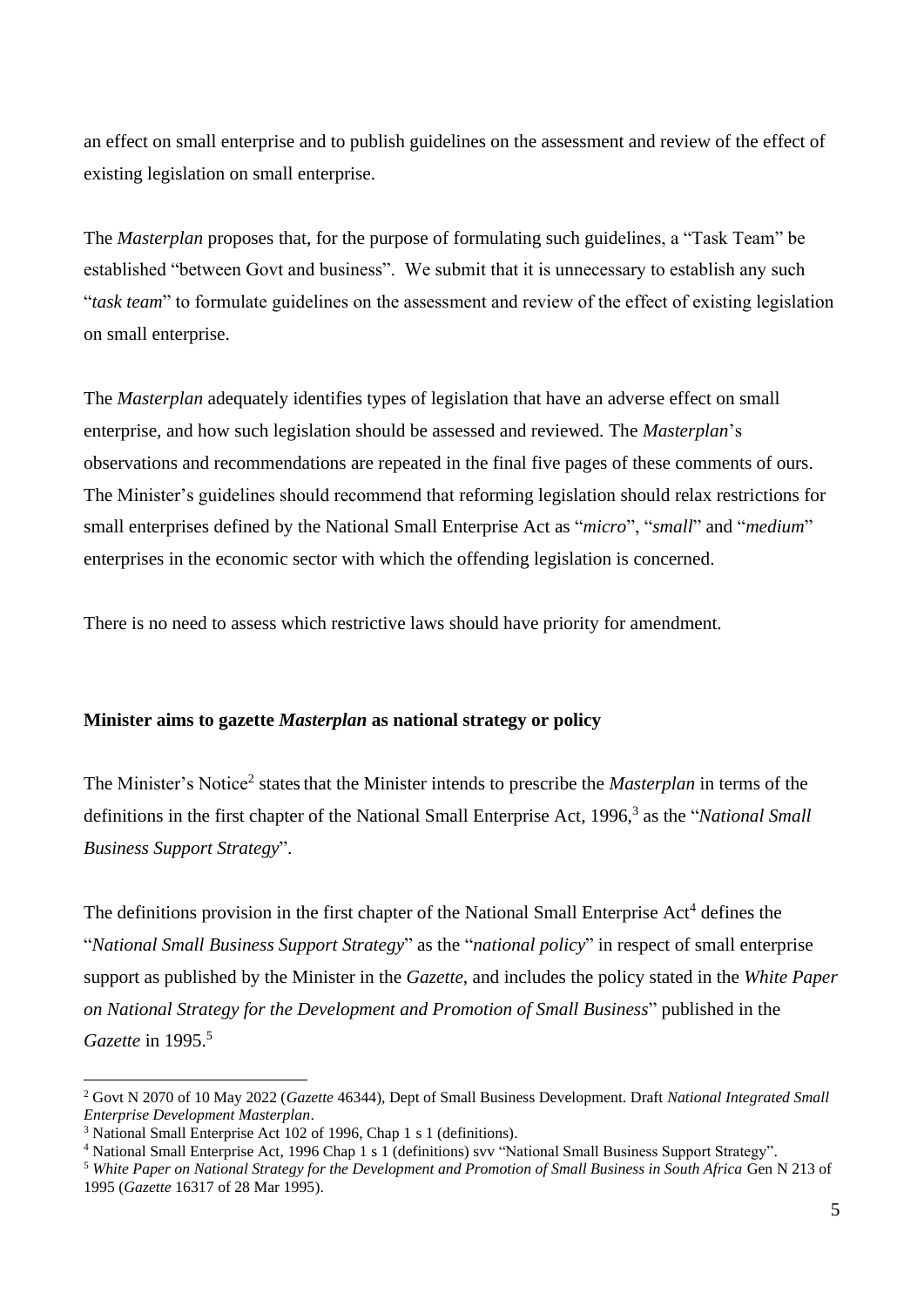# **Proposed** *Masterplan* **not accompanied by required Socio-Economic Impact Assessment**

The Minister's proposed *Masterplan* was not accompanied by the required Socio-Economic Impact Assessment.

Following a study commissioned by the Presidency and the National Treasury in response to concerns about failures to understand the full costs and impact of government measures on the economy, the Cabinet decided in 2007 that a consistent assessment of the socio-economic impact of policy initiatives<sup>6</sup> was needed. From October 2015, draft policies<sup>7</sup> submitted for approval by the Cabinet, or internally within a department, must include information generated by a socio-economic impact assessment of the proposed measure, $8$  as well as the full assessment countersigned by the Socio-Economic Impact Assessment System (SEIAS) Unit established by the Department of Planning, Monitoring & Evaluation (DPME).<sup>9</sup>

The role of the SEIAS, states the DPME, is to "*minimise unintended consequences from policy initiatives, regulations and legislation, including unnecessary costs from implementation and compliance"* and "*anticipate implementation risks and encourage measures to mitigate them*". 10

The SEIAS Unit is responsible for supporting the institutionalisation of the SEIAS and for ensuring its implementation across government. An interdepartmental Steering Committee<sup>11</sup> oversees the implementation of the SEIAS.<sup>12</sup>

The Constitution states that public administration should be governed by<sup>13</sup> the principle that "*transparency must be fostered by providing the public with timely, accessible and accurate information*".<sup>14</sup> The government can meet that constitutional requirement by conducting and

<sup>6</sup> And draft laws.

<sup>7</sup> And draft laws.

<sup>&</sup>lt;sup>8</sup> And a summary of the socio-economic impact assessment's main findings and the full assessment.

<sup>&</sup>lt;sup>9</sup> The mission of the DPME is to facilitate and support effective planning and evaluation of government programmes aimed at improving outcomes and the impact on society.

<sup>&</sup>lt;sup>10</sup> DPME, "Socio Economic Impact Assessment System (SEIAS) Guidelines", May 2015.

<sup>&</sup>lt;sup>11</sup> Comprising senior officials of the Presidency, National Treasury and DPME, the Departments of Economic Development, Trade & Industry, Environmental Affairs, Labour, Public Service & Administration, and Social Development, the State Security Agency and the Chief State Law Advisors.

<sup>12</sup> DPME, "Socio Economic Impact Assessment System (SEIAS) Guidelines", May 2015.

<sup>13</sup> *Inter alia*.

<sup>&</sup>lt;sup>14</sup> Constitution s 195(1)(g).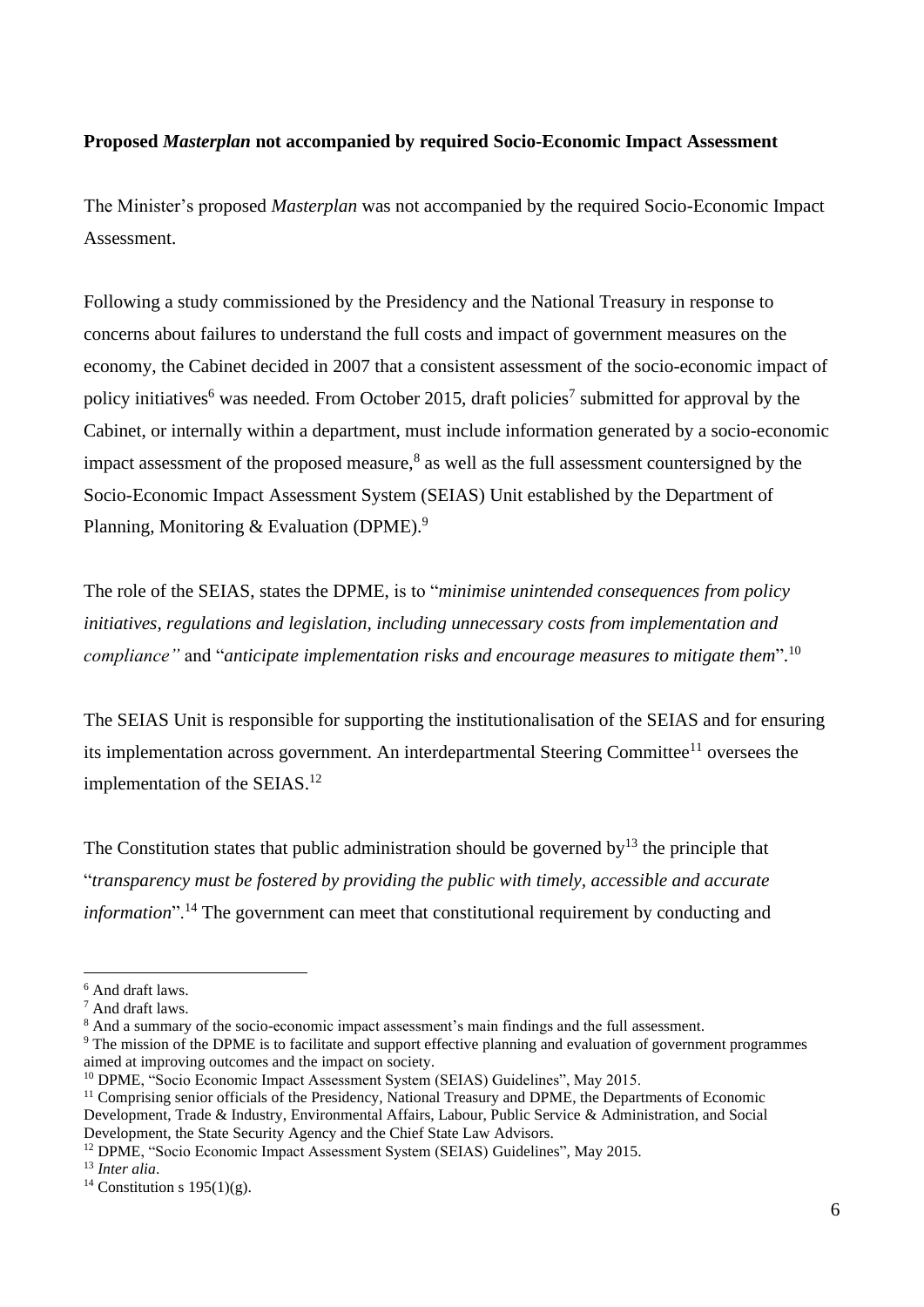gazetting a SEIA which shows that the measure concerned is supported by evidence. The Rule of Law requires that official measures not be irrational.<sup>15</sup>

SEIAs should consider specifically the implications of the proposed policy for small and emerging enterprise. The DPME has issued templates for compiling a first  $SEIA<sup>16</sup>$  and a final<sup>17</sup> SEIA for a proposed policy,<sup>18</sup> which say respectively that a first and a final SEIA for a policy initiative<sup>19</sup> should consider specifically the implications of a proposed measure for "micro and small business"<sup>20</sup> and its specific benefits or costs for "small and emerging enterprise".<sup>21</sup>

# *Annual Review of Small Enterprise* **has not been compiled regularly to date**

The National Small Enterprise Act states that entities to be designated by the Director-General must, in co-operation with the Director-General, annually compile an "*Annual Review of Small Enterprise*". 22

The *Annual Review* must cover, among other things, particulars of progress achieved in furtherance of the objects of the Support Strategy; summaries of any findings or recommendations of the Director-General in respect of legislation, proposed legislation and administrative practices which restrict the small enterprise sector; reports on the growth and decline of small enterprise according to sector, size and region; and a statistical analysis of the contribution of the small enterprise sector to the economy, to export promotion, to rural development and to the level of incorporation of marginalised groups into the economy.<sup>23</sup>

<sup>&</sup>lt;sup>15</sup> Free Market Foundation, "An Analysis of the Principle of Public Participation in Policy-Making, including Socio-Economic Impact Assessments, and their Application in South Africa" (16 May 2017), M van Staden.

<sup>&</sup>lt;sup>16</sup> "Phase 1".

<sup>&</sup>lt;sup>17</sup> "Phase 2".

<sup>18</sup> Or laws. <sup>19</sup> or draft law.

<sup>&</sup>lt;sup>20</sup> DPME, "Socio Economic Impact Assessment System (SEIAS), Initial Impact Assessment Template (Phase 1)", May 2015, sv "Options" par 2.

<sup>&</sup>lt;sup>21</sup> DPME, "Socio Economic Impact Assessment System (SEIAS), Final Impact Assessment Template (Phase 2)", May 2015, sv "Problem Statement" par 3.

 $22$  National Small Enterprise Act, 1996 s 19(3).

<sup>&</sup>lt;sup>23</sup> National Small Enterprise Act, 1996 s  $19(3)(a)$ –(e).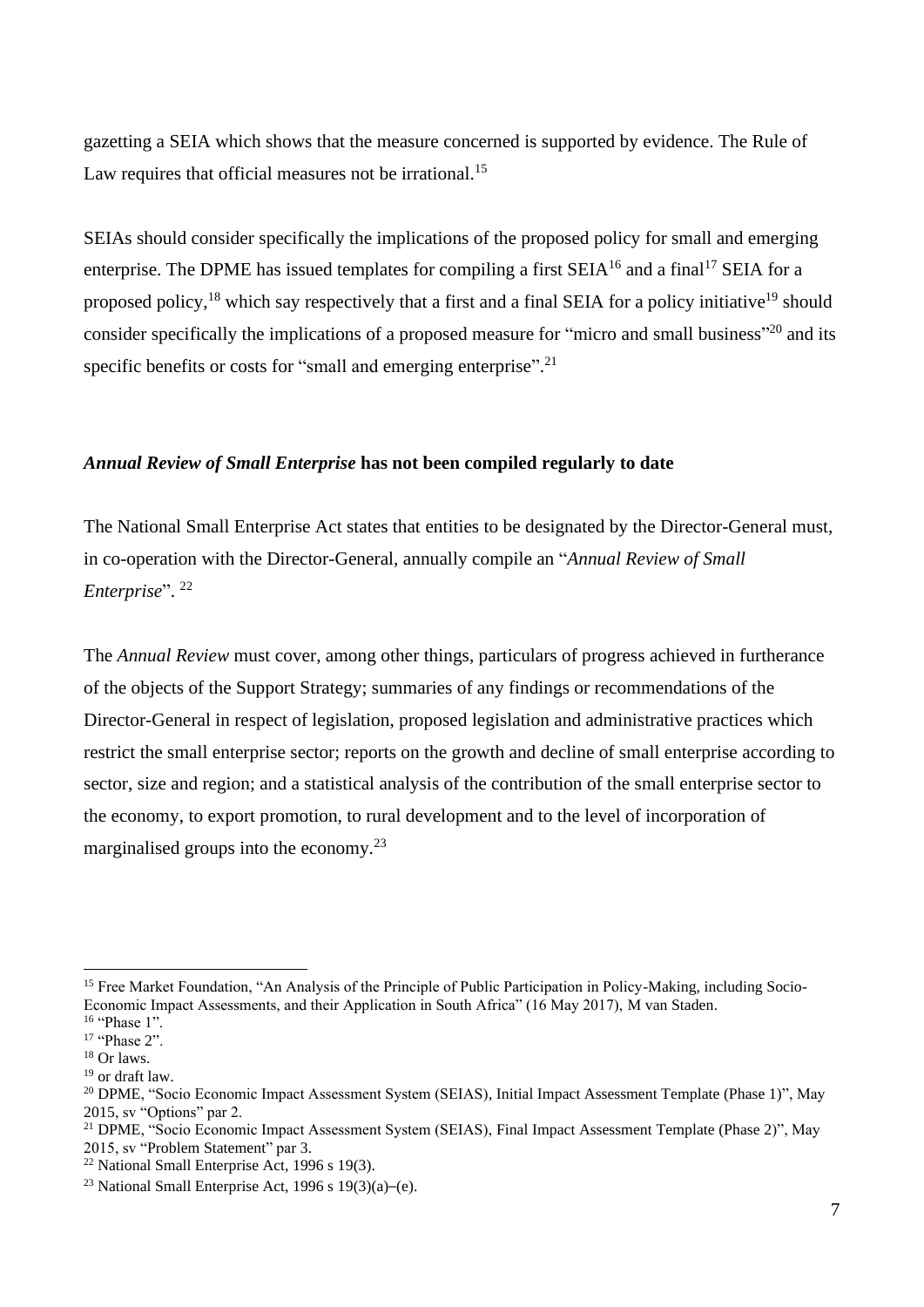The Director-General must submit the *Annual Review* to the Minister before the end of June of each year, and the Minister must table it in Parliament.<sup>24</sup>

But, despite the Act's requirement that an *Annual Review of Small Enterprise* be compiled every year, the Masterplan observes that the *Annual Review* has been published only "*haphazardly*" <sup>25</sup> and "*never […] in alignment with [the Act]*". 26

This researcher has found only two compilations of the *Annual Review*. 27

# **Unclear if** *Annual Review* **will be compiled regularly in future**

The draft *Masterplan* stresses that it is imperative, and fundamental to success of the *Masterplan*, that the *Annual Review* be published regularly and consistently, because the *Annual Review* is the central keystone for evaluating the impact of the strategy<sup>28</sup> to develop small enterprise.<sup>29</sup>

The *Masterplan* states that the publication of the *Annual Review for Small Business* will "*publicly represent implementation of the programme of actions outlined in the [Masterplan] and the tracking and monitoring of its impact over time*".<sup>30</sup>

The *Masterplan* states that the *Annual Review* will publish a yearly report on progress of the Masterplan's "*outcomes*" ("*measurements of success*") and their accompanying necessary "*outputs*". 31

<sup>24</sup> National Small Enterprise Act, 1996 s 19(4).

<sup>25</sup> Draft *Masterplan* p 30 (*Gazette* p 37).

<sup>26</sup> Draft *Masterplan* pp 58, 59, 81 (*Gazette* pp 65, 66, 88).

<sup>27</sup> *Annual Review of Small Business in South Africa 2005*–*2007 final draft Aug 2008* (Dept of Trade & Industry); *2016– 2017 Annual Review Small Business and Cooperatives* (Dept of Small Business Development) released 30 Nov 2018 (see Dept's media release of 25 Nov 2018 "Minister Lindiwe Zulu to release the Annual Review of Small Enterprises and Cooperatives").

<sup>28</sup> Draft *Masterplan* p 30 (*Gazette* p 37).

<sup>29</sup> Draft *Masterplan* p 15 (*Gazette* p 22).

<sup>30</sup> Draft *Masterplan* p 51 (*Gazette* p 58).

<sup>31</sup> Draft *Masterplan* p 54 (*Gazette* p 61).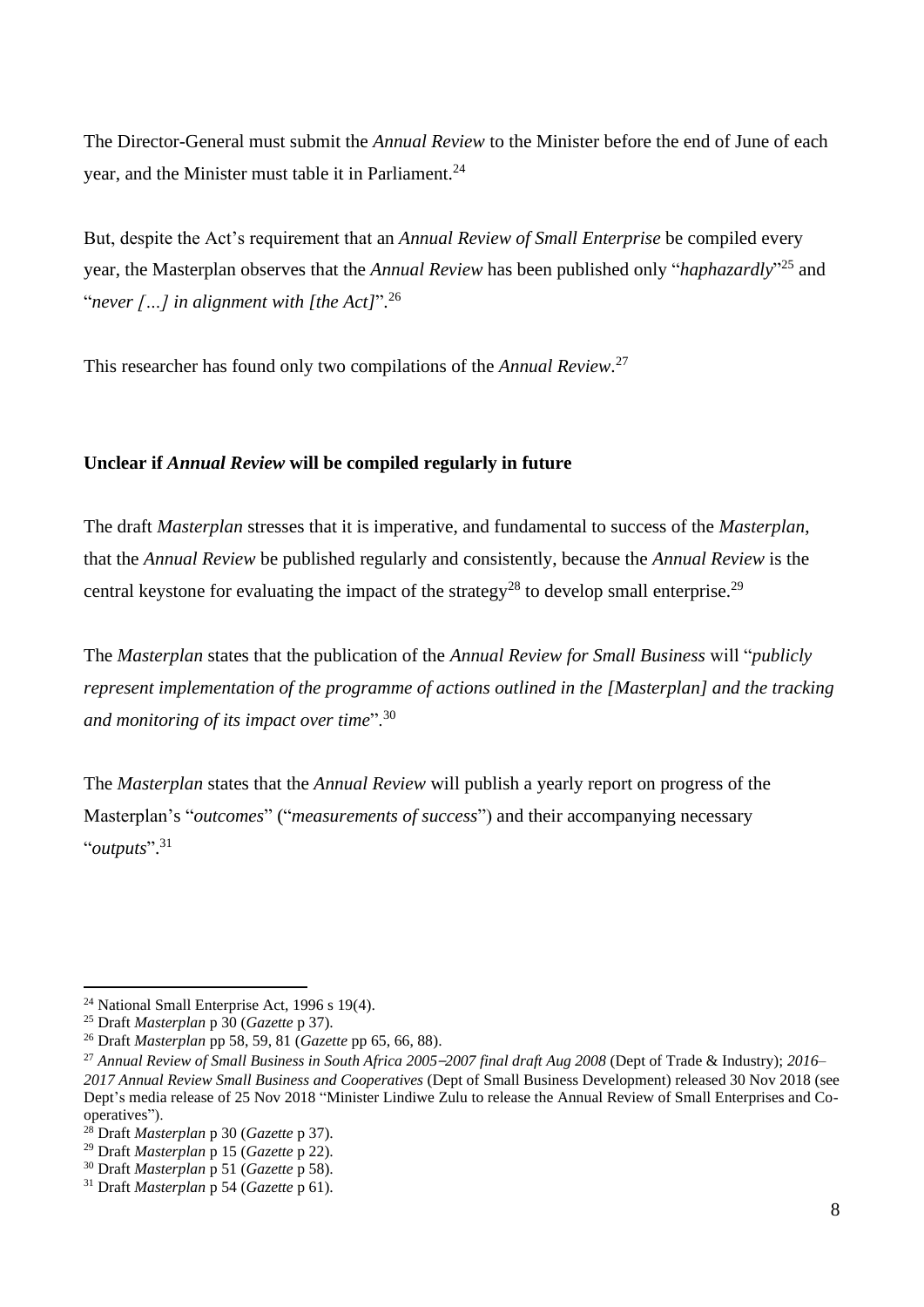One of the draft *Masterplan*'s outcomes is a "*well informed SA on SMMEs with continuous monitoring evaluation and learning*". <sup>32</sup> This planned outcome requires the outputs of "*regular research on SMMEs to identify evidence for better policy*" and "*regular publication of SMME growth and performance measurements*". 33

But the *Masterplan* refers to the risk of "*Capacity restraints and budget to administer"*. 34

The *Masterplan* refers (more than once) to the "*tightened fiscal environment*" or "*constrained fiscal environment*".<sup>35</sup>

# **Act's "***small enterprise***" definition not being adopted in other Departments' laws**

The draft *Masterplan* observes that micro, small and medium enterprises operate in all sectors in the economy and range in size.<sup>36</sup>

The Act defines a "*small enterprise*" as an owner-managed business entity carried on predominantly in any of eleven economic sectors mentioned in the Act's Schedule,<sup>37</sup> and having such number of employees as falls within one of three sets of maximum and minimum employee numbers specified

*Outcome 2—Policy, laws and regulations reformed to enable SMME growth and efficient governance*  Output 4: Effective policy and efficient governance for SMME growth and employment Output 5: Assessment and reform of laws and regulations impacting SMMEs to encourage growth Output 6: Fair and equitable measures for entrepreneurship and early-stage enterprise activities

<sup>32</sup> Draft *Masterplan* p 25 (*Gazette* p 32).

<sup>33</sup> Ibid (draft *Masterplan* p 25 (*Gazette* p 32)).

In full, the Masterplan's outcomes and their accompanying necessary outputs are—

*Outcome 1—Well informed SA on SMMEs with continuous monitoring evaluation and learning* 

Output 1: Regular research on SMMEs to identify evidence for better policy

Output 2: Regular publication of SMME growth and performance measurements

Output 3: Effective targeting and monitoring of public sector funded support to SMME

*Outcome 3—Effective support & services delivered for SMME growth both financial and non-financial* Output 7: Strengthened ecosystem for support of SMMEs

Output 8: Targeted sector support (non-generic) to underserved communities

Output 9: Ensuring cost effective and accessible support for all SMMEs

*Outcome 4—Coordinated government with strengthened private sector partnerships for SMME growth* Output 10: Strengthened voice of SMMEs and coordinating support and investment

Output 11: Public private partnerships for SMME growth

Output 12: Implementation through a coordinated government monitoring and reporting on outcomes Draft *Masterplan* p 25 (*Gazette* p 32).

<sup>34</sup> Draft *Masterplan* p 59 (*Gazette* p 66).

<sup>35</sup> Draft *Masterplan* pp 6, 31 (*Gazette* pp 13, 38).

<sup>36</sup> Draft *Masterplan* p 59 (*Gazette* p 66).

<sup>37</sup> National Small Enterprise Act, 1996 s 1 svv "*small enterprise*".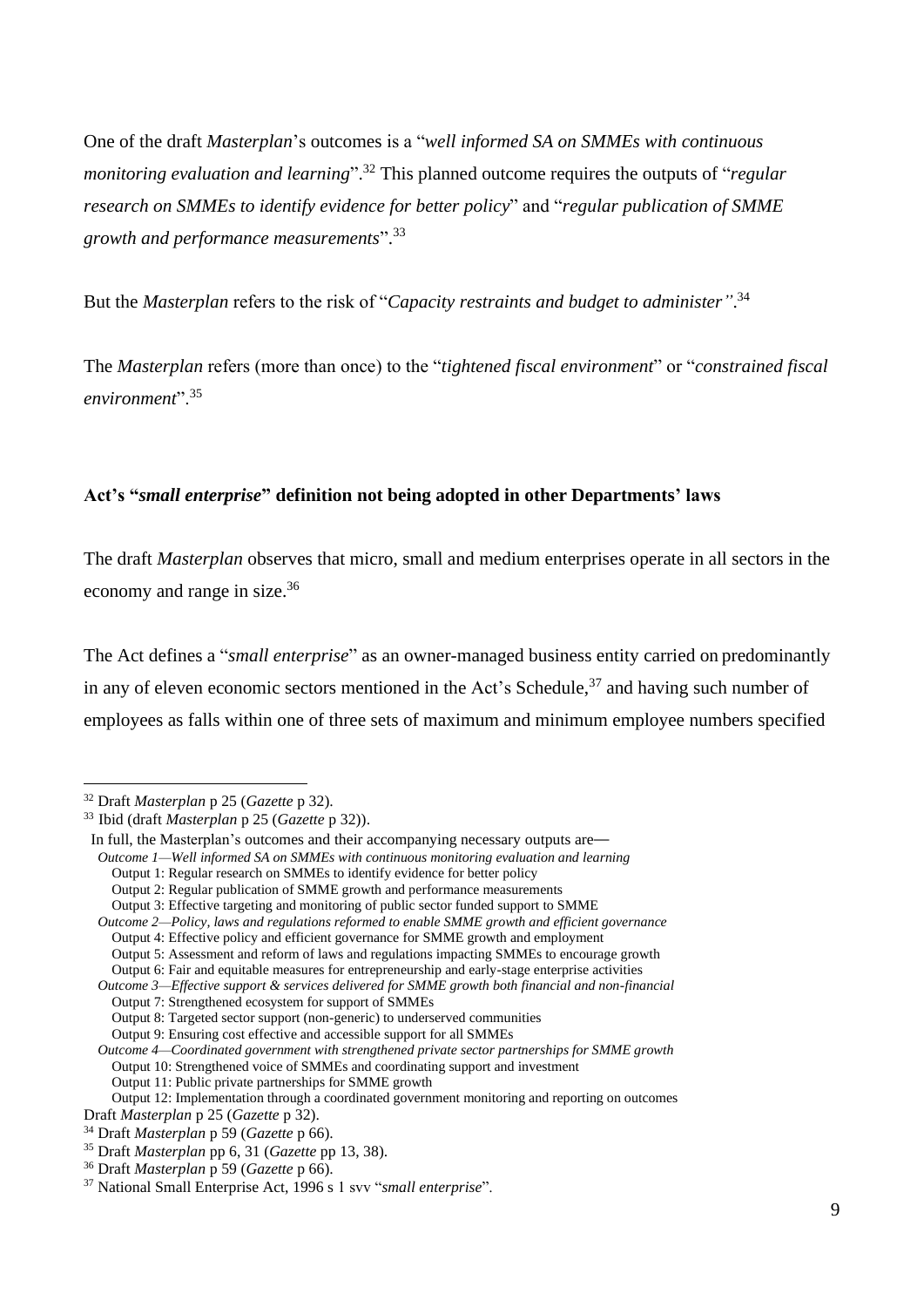in the Schedule for the sector concerned and such annual turnover as falls within one of three sets of maximum and minimum turnover amounts specified in the Schedule for that sector, as categorise the entity in terms of the Schedule as either a "*micro*", "*small*" or "*medium*" enterprise in the sector concerned. 38

The *Masterplan* complains that many government departments use different definitions, often referring to small businesses in broader terms than that in the definition prescribed in the Act. The *Masterplan* notes that Dept of Trade & Industry, Revenue Service, and Statistics SA, use varying definitions to track and monitor SMMEs.<sup>39</sup>

The *Masterplan* observes that the Income Tax Act,<sup>40</sup> Cooperatives Act<sup>41</sup> and Broad-Based Black Economic Empowerment  $Act^{42}$  all use differing definitions.<sup>43</sup>

# *Masterplan* **says uniform definition needed to monitor entities and target support**

The *Masterplan* states that a uniform definition across all departments and that deal with small businesses is needed, "*to monitor, measure and target enterprises for support and development*" and for "*targeting of incentives and developmental programmes*. 44

The *Masterplan* envisions application of the uniform definition "*for statistical data collection*", and to "*contributions to tax revenue collection*". 45

But, regrets the *Masterplan*, there is "*low uptake of the SMME definition*" and "*stakeholders are reluctant to align*".<sup>46</sup>

<sup>38</sup> National Small Enterprise Act, 1996 Sched.

<sup>39</sup> Draft *Masterplan* p 10 (*Gazette* p 17).

<sup>40</sup> Income Tax Act 58 of 1962.

<sup>41</sup> Cooperatives Act 14 of 2005.

<sup>42</sup> Broad-Based Black Economic Empowerment Act 53 of 2003.

<sup>43</sup> Draft *Masterplan* pp 10–11 (*Gazette* pp 17–18).

<sup>44</sup> Draft *Masterplan* p 28 (*Gazette* p 35).

<sup>45</sup> And to provide for "*a deeper, richer understanding of the wide spectrum of factors relevant to operating a business, across geographical locations and sectors.*" Draft *Masterplan* p 28–29 (*Gazette* pp 35–36).

<sup>46</sup> Draft *Masterplan* pp 55–56 (*Gazette* pp 62–63).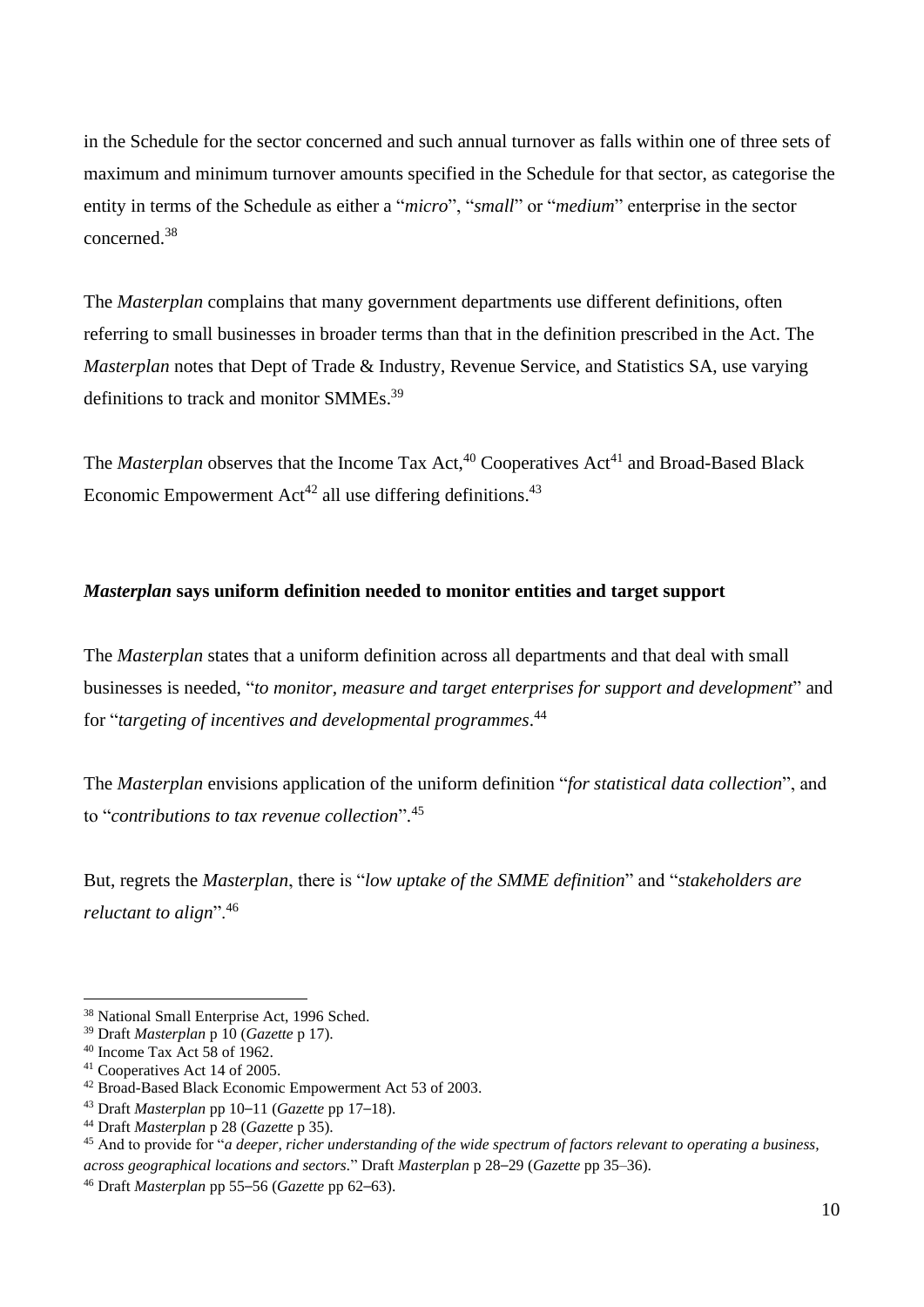#### *Masterplan* **says sole proprietors and partnerships should be registered**

The *Masterplan* refers<sup>47</sup> to different forms of small enterprises (sole proprietors, partnerships, forprofit companies, and cooperatives. 48

The *Masterplan* says that consideration should be given for new approaches to enable registration that acknowledges enterprising activities of self-employed people and sole-proprietor enterprises.<sup>49</sup>

The *Masterplan* recommends the setting up of a mechanism where sole traders and self-employed entrepreneurs can register their activities or enterprise with the Companies and Intellectual Property Commission, not to form a company but merely as a "*registration of trading in the chosen industry*".<sup>50</sup>

#### **Tax laws already require all sole traders to register**

It is unnecessary to introduce new measures to require the registration of sole-proprietor enterprises.

Tax laws already require unincorporated sole traders to register.

The Income Tax Act, 1962 requires the Commissioner for the South African Revenue Service annually to give public notice of the persons who are required by the Commissioner to furnish returns for the assessment of income tax within the period prescribed in that notice.<sup>51</sup>

<sup>47</sup> Draft *Masterplan* p 35 (*Gazette* p 42) *in fin*.

<sup>48</sup> The Cooperatives Act 14 of 2005 defines a "*worker co-operative*" as a primary co-operative in which the members pursue the objective of optimally utilising their labour by building a jointly-owned self-managed "*enterprise*".

<sup>(</sup>A primary co-operative means a co-operative whose object is to provide employment or services to its members and to facilitate community development, formed by a minimum of five natural persons, or two juristic persons, or a combination of any five persons whether natural or juristic.)

The Cooperatives Act, 2005 applies to registered cooperatives, provides for registration of cooperatives, and states that a registered co-operative is incorporated as a legal person with effect from the date it is registered.

Cooperatives Act 2005 *Long title*, s 1(1) svv "*worker co-operative*", "*primary co-operative*", s 5(1), s 8(1).

The Act does not prohibit unregistered cooperatives. (See Cooperatives Act, 2005 s 92.)

<sup>49</sup> Draft *Masterplan* pp 35, 38 (*Gazette* pp 42, 45).

<sup>50</sup> Draft *Masterplan* pp 39, 68 (*Gazette* pp 46, 75).

 $51$  Income Tax Act 58 of 1962 as amended s 66(1) read with s 1(1) svv "Commissioner" and "normal tax" and s 5(1) (levy of normal tax and rates thereof), and South African Revenue Service Act 34 of 1997 s 6(1).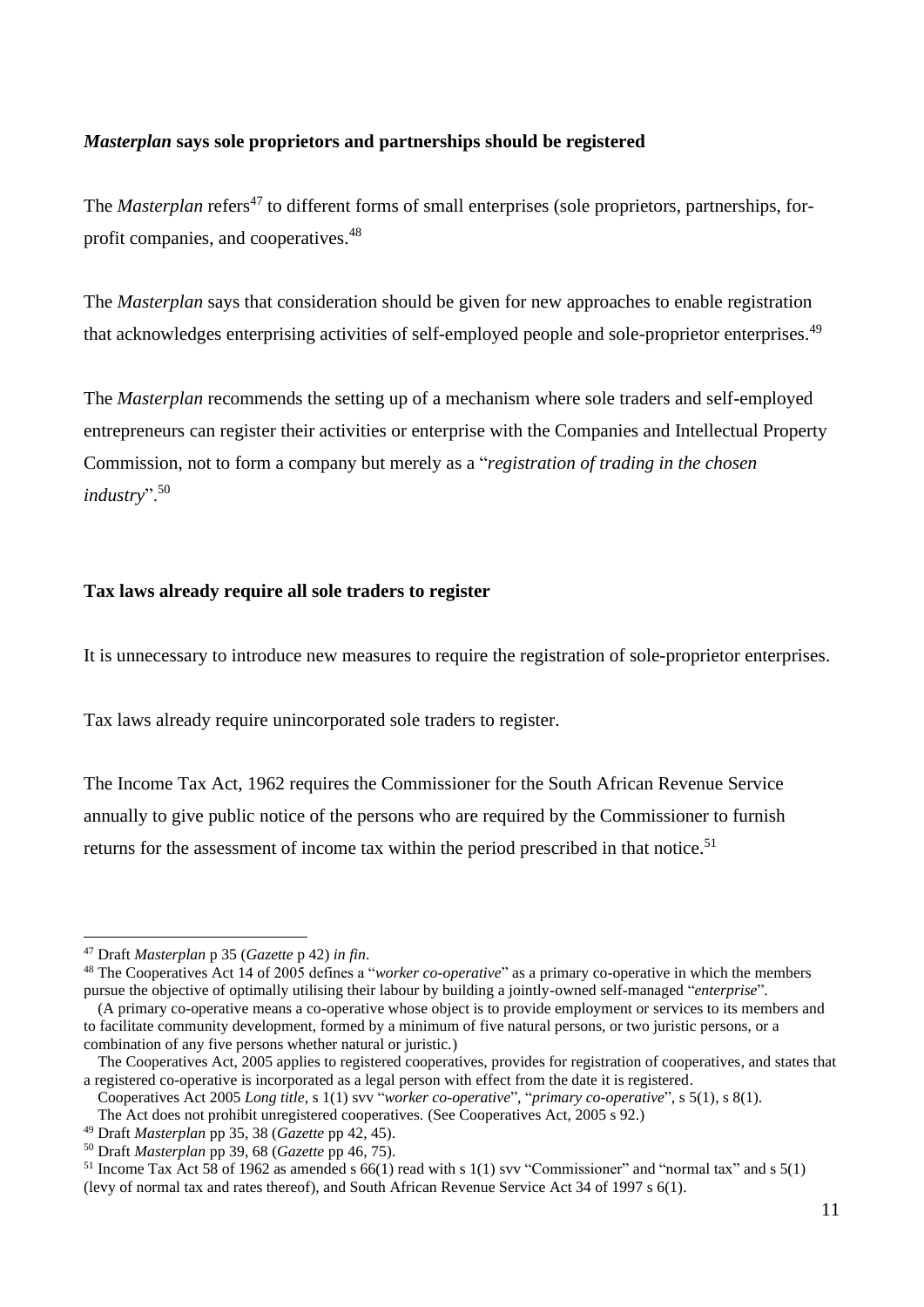The Commissioner's annual notices have been requiring "*Every natural person who during the 2021 year of assessment* [...] was a resident and carried on any trade" to submit an income tax return.<sup>52</sup>

This means that every natural person who carried on any trade, "*irrespective of the size of his or her turnover*", has to submit an income tax return. 53

The Income Tax Act, 1962 requires every person who becomes liable to submit a return to apply to the Commissioner to be registered as a taxpayer<sup>54</sup> in accordance with the Tax Administration Act, 2011. 55

The said Tax Administration Act, 2011 stipulates that a person obliged to apply to register with SARS under a tax Act must apply for registration for the tax concerned in the prescribed form and manner, and provide SARS with the further particulars and any documents as SARS may require for the purpose of registering the person for that tax.<sup>56</sup>

# **Employment laws already require all small employers to register**

One of the *Masterplan*'s programmes is greater participation in the formal economic structures, including "*employment administrative compliance*".

Employment legislation already require all small employers to register.

The Unemployment Insurance Contributions Act, 2002<sup>57</sup> provides that an "*employer*" (namely "*any person*" who pays or is liable to pay to any person any amount by way of salary, wage or

<sup>52</sup> Govt Notice 419 of 14 May 20221 (*Gazette* 44571), for example.

<sup>53</sup> Davis Tax Committee. *Small and Medium Enterprises: Taxation Considerations, Interim Report, July 2014*, Chap 3 par 3.2(b).

<sup>54</sup> Income Tax Act, 1962 s 67(1) read with s 1(1) svv "Tax Administration Act".

<sup>55</sup> Tax Administration Act 28 of 2011.

<sup>&</sup>lt;sup>56</sup> Tax Administration Act 2011 s 22(1) and (2)(b) and (c).

<sup>57</sup> Unemployment Insurance Contributions Act 4 of 2002.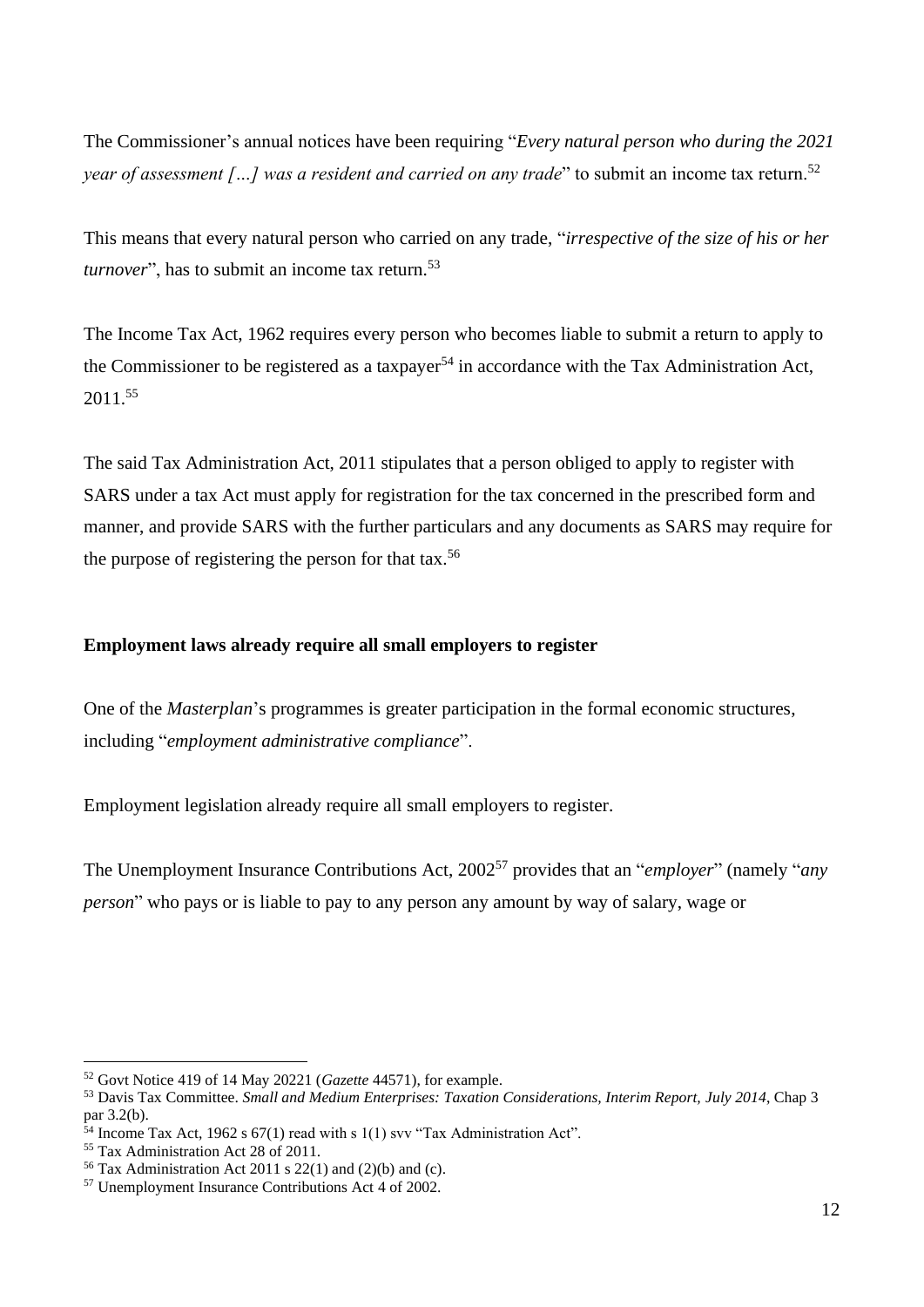other remuneration<sup>58</sup>) must apply for registration to the SARS Commissioner, in accordance with the Tax Administration Act.<sup>59</sup>

### **For SMMEs to register requires monetary lures which match registration's tax burden**

The *Masterplan* speaks of developing a programme to "*encourage*" and "*incentivise*" compliance by informal enterprises with employment administration, tax administration and business registration,<sup>60</sup> and to participate in the "*formal economy*" . 61

The *Masterplan* is of the view that participation in the "*formal economy*" and being counted among "*formal enterprises*" means being "*registered for tax*", and that providing "*formal employment*" means to "*file an IRP5 PAYE tax form*"<sup>62</sup> (i.e., an employee's tax certificate<sup>63</sup>).

The *Masterplan* does not wish to "*force*" such a transition.<sup>64</sup>

It is submitted that the only encouragements or incentives that will tempt the unregistered to register are financial encouragements and incentives that are seen by SMMEs as being at least equal to the likely tax and other burdens and disadvantages that registering with the authorities will attract in due course.

Indeed, the *Masterplan* acknowledges the risk that informal-economy actors may perceive the system as a means to coerce them to pay taxes, and the consequent risk of low uptake.<sup>65</sup>

<sup>58</sup> Unemployment Insurance Contributions Act, 2002 s 1(1) sv "employer", read with Income Tax Act, 1962 Fourth Sched para 1 svv "employer" and "remuneration".

<sup>&</sup>lt;sup>59</sup> Or the Unemployment Insurance Commissioner, in such manner and within such period as may be prescribed by the Unemployment Insurance Commissioner. Unemployment Insurance Contributions Act, 2002 s 10(1).

<sup>60</sup> Draft *Masterplan* pp 39, 69–70 (*Gazette* pp 46, 76–77).

<sup>61</sup> Draft *Masterplan* p 69 (*Gazette* p 76).

<sup>62</sup> Draft *Masterplan* p 6 (*Gazette* p 13).

 $63$  Income Tax Act, 1962 Fourth Sched (amounts to be deducted or withheld by employers) par 13(1).

See South African Revenue Service, *Guide for Completion and Submission of Employees' Tax Certificates 2022*. (See also *Silke on South African Income Tax*, A de Koker, RC Williams, Chap 20 (employees' tax) par 20.24 (employees' tax certificates).)

<sup>64</sup> Draft *Masterplan* p 17 (*Gazette* p 24).

<sup>65</sup> Draft *Masterplan* p 69 (*Gazette* p 76).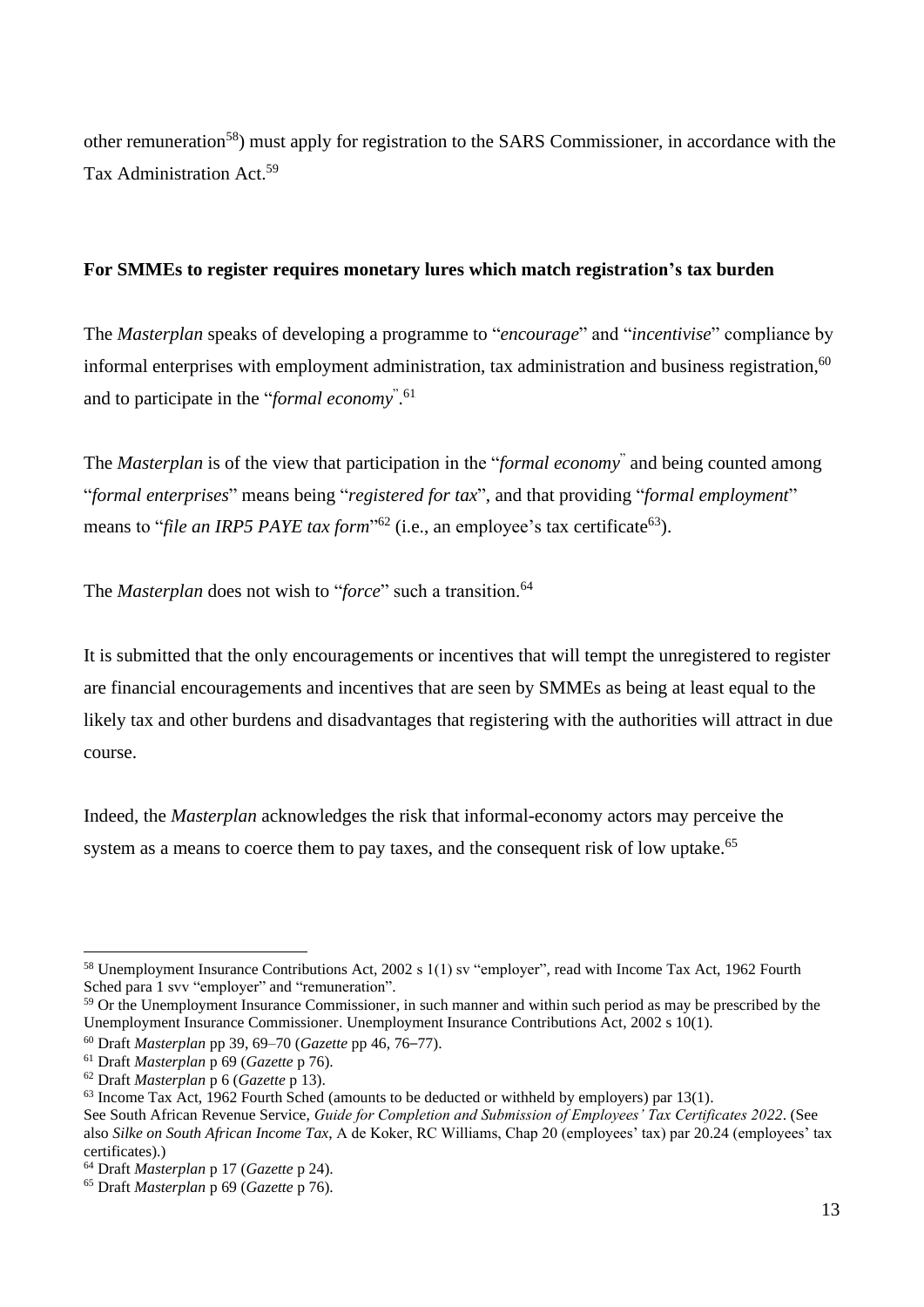Indeed, it would be justifiable for tax-shy informal-economy actors to perceive the Department's proposed registration system as a means to coerce them to pay taxes, and to consequently not take up the Department's invitation to register.

If it comes to SARS's attention that a small enterprise has registered as proposed by the *Masterplan* but is not registered for tax, SARS can register that small enterprise for tax.

The Tax Administration Act provides that, where a person that is obliged to register with SARS under a tax Act fails to do so, SARS may register the person for one or more tax types as is appropriate under the circumstances. 66

#### **Legislative owners hesitant to amend laws**

The *Masterplan* points to the risk of "*Resistance to regulatory and legislative reform by policy owners*." 67

It also points to the risks of "*Lack of political will to review and reform labour laws and regulations impacting SMMEs*," and that "*Amendments to the tax revenue will affect the fiscal*".<sup>68</sup>

### **Department should focus on issuing guidelines for other departments to relax their laws**

The Minister of Small Business Development should, it is submitted, focus on gazetting notices which identify the types of legislation that may have an effect on small enterprise.

It is submitted that the Minister should then focus on issuing guidelines for organs of state who administer legislation of any types so identified by the Minister, to amend the legislation that they administer, so as to reduce its legislative burden on small enterprises.

<sup>66</sup> Tax Administration Act 2011 s 22(5).

<sup>67</sup> Draft *Masterplan* pp 64, 65 (*Gazette* pp 71, 72).

<sup>68</sup> Draft *Masterplan* pp 66, 67 (*Gazette* pp 73, 74).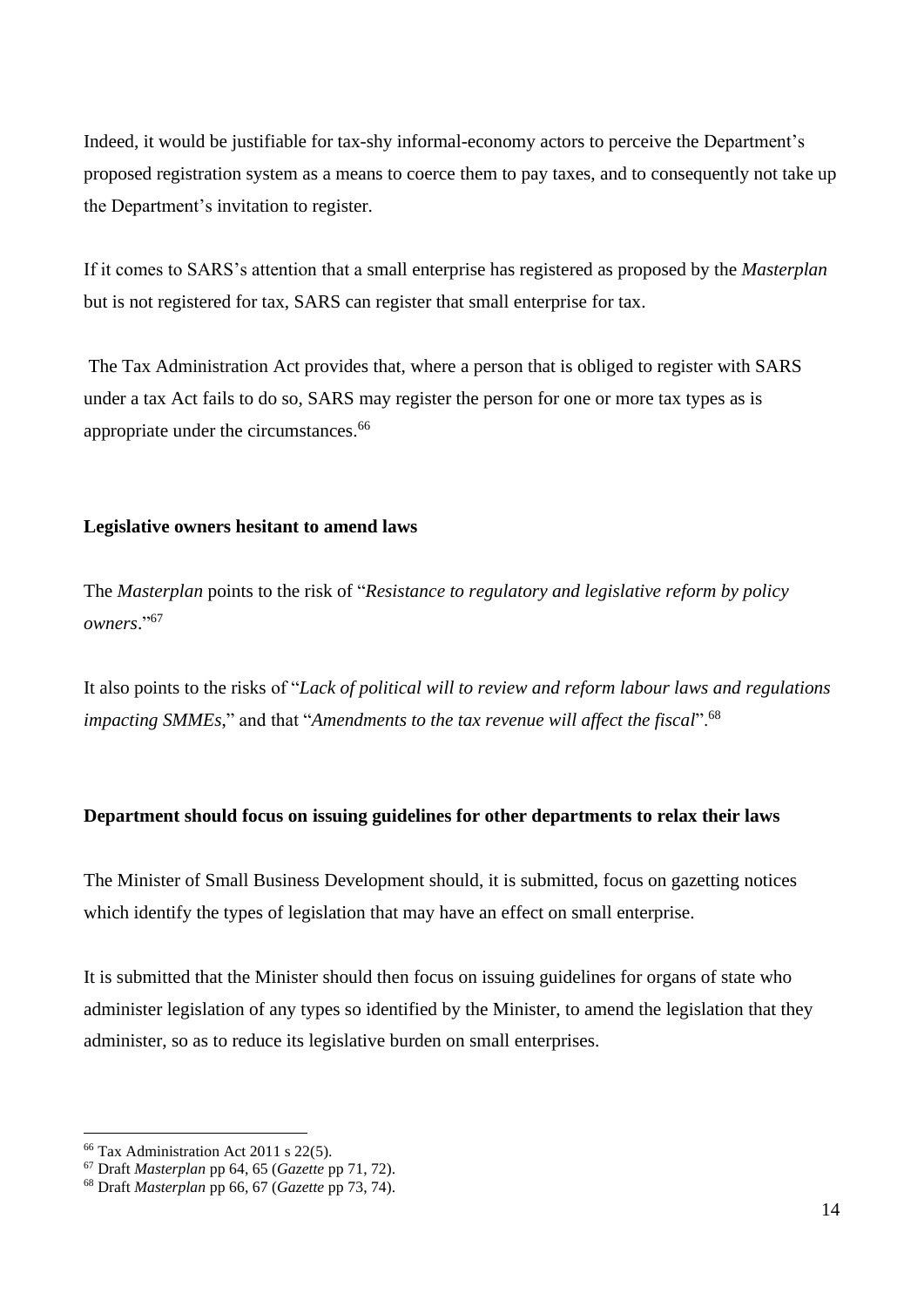The National Small Enterprise Act authorises the Minister, by *Gazette* notice, to identify types of legislation that may have an effect on small enterprise.<sup>69</sup>

The Minister may then, by *Gazette* notice, publish guidelines for procedures for consultation with the Department by organs of state in national, provincial and local spheres of government on all proposed legislation so identified by the Minister,<sup>70</sup> and with small enterprise organisations.<sup>71</sup>

The Minister's guidelines may also include guidelines on the assessment and review of the effect of existing legislation on small enterprise.<sup>72</sup>

The draft *Masterplan* envisages that the Minister may issue such guidelines,<sup>73</sup> but acknowledges that the Minister has issued no guidelines to date. $74$ 

The absence of such guidelines identifying any offending legislative provisions which warrant amending may well be deterring organs of state from relaxing offending provisions that they administer.

Indeed, the *Masterplan* points to the risk that legislative owners may be hesitant to reform regulatory measures "*in the absence of provision and guideline to amend*".<sup>75</sup>

**Unnecessary to establish proposed "task team" to formulate guidelines** 

The *Masterplan* proposes that, for the purpose of formulating such guidelines, a "*Task Team*" be established "*between Govt and business*".<sup>76</sup>

The *Masterplan* notes that there is no existing task team of representatives from government departments and business.<sup>77</sup>

<sup>69</sup> And the Strategy. National Small Enterprise Act, 1996 s 18(3).

<sup>&</sup>lt;sup>70</sup> National Small Enterprise Act, 1996 s  $18(2)(a)$ .

 $71$  And trade unions and other representative organisations. National Small Enterprise Act, 1996 s 18(2)(d).

 $72$  And the Strategy. National Small Enterprise Act, 1996 s 18(2)(b) and (e).

<sup>73</sup> Draft *Masterplan* p 36 (*Gazette* p 43).

<sup>74</sup> Draft *Masterplan* p 64 (*Gazette* p 71).

<sup>75</sup> Draft *Masterplan* pp 67–68 (*Gazette* pp 74–75).

<sup>76</sup> Draft *Masterplan* p 64 (*Gazette* p 71).

<sup>77</sup> Draft *Masterplan* p 64 (*Gazette* p 71).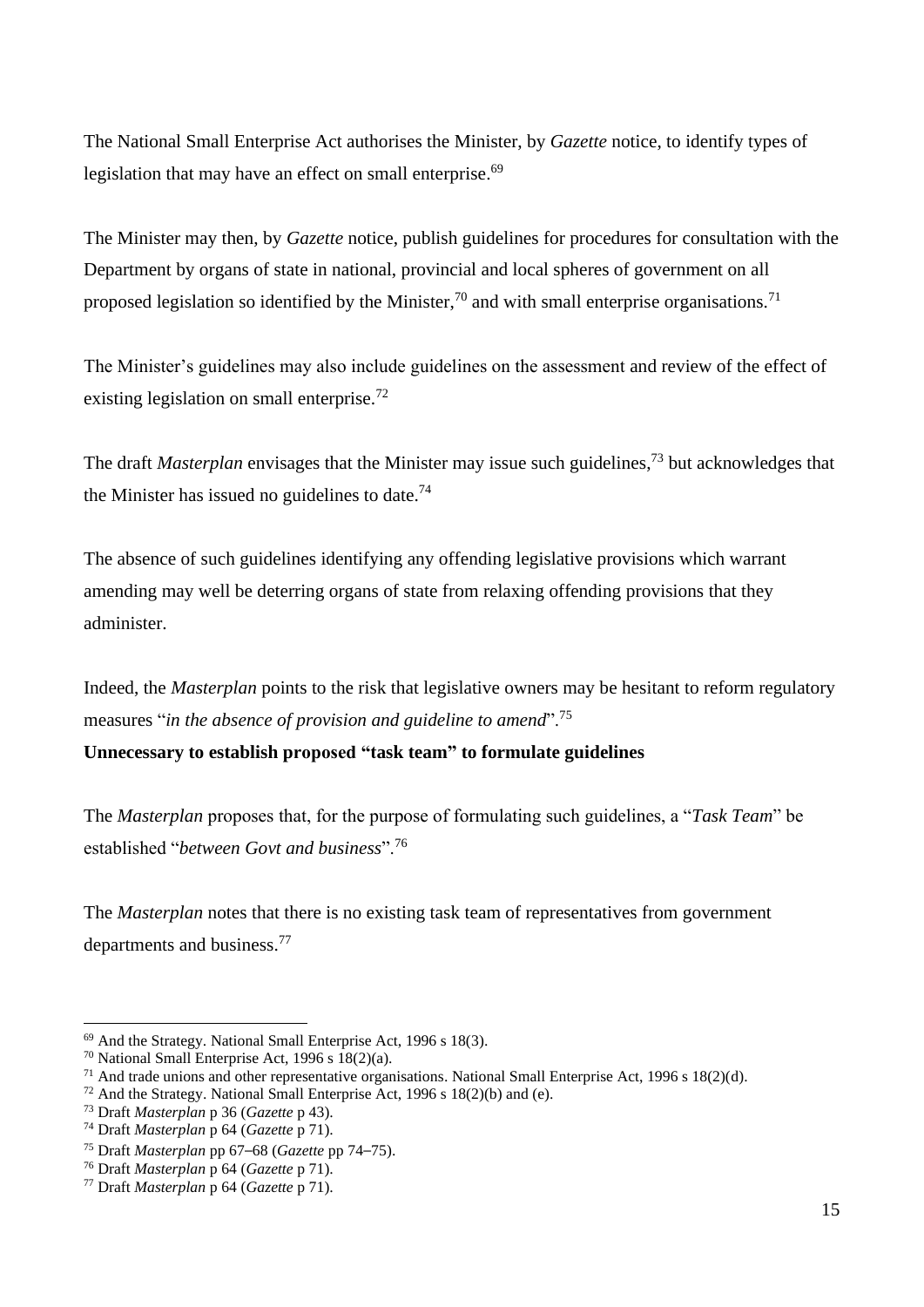The *Masterplan* mentions, as a risk which might deter the establishing of any such task team, "*Lack of trust between Govt and Business*".<sup>78</sup>

We submit that it is unnecessary to establish any such proposed "task team" to formulate guidelines on the assessment and review of the effect of existing legislation on small enterprise.

The *Masterplan* adequately identifies types of legislation that have an adverse effect on small enterprise, and how such legislation should be assessed and reviewed, as described below.

#### *Masterplan* **identifies laws adversely affecting small business, and how to review them**

The *Masterplan* adequately identifies types of legislation that have an adverse effect on small enterprise, and how such legislation should be assessed and reviewed.

Thus, the *Masterplan* states:

"*A key issue commonly cited as a challenge to small business is the administrative burden of bureaucracy – the so-called 'red tape' cost. Dealing with red tape costs smaller firms a much higher proportion of their turnover than larger ones. National Treasury estimates that compliance costs represent a significant percentage of turnover for enterprises at the lower end of the scale whereas this is disproportionally inverted for business at the upper end. The use of "red tape" as a catch-all phrase can however be misleading. Many policymakers view "red tape" through a singular lens relating only to official forms that need to be filled in. However, heavy compliance burdens to business (that include administrative inefficiencies) are a symptom of an inability to critically analyse, and assess, the consequences (intended and unintended) of the impact of policies, laws and regulations to business and also in administrating and enforcing them.*" 79

"*Skills shortages, coupled with strict labour laws, have limited the ability of small firms in South Africa to raise competitiveness and employment. South Africa's rigid labour laws have come under increasing scrutiny over the years by both the domestic and international* 

<sup>78</sup> Draft *Masterplan* p 64 (*Gazette* p 71).

<sup>79</sup> Draft *Masterplan* p 16 (*Gazette* p 23).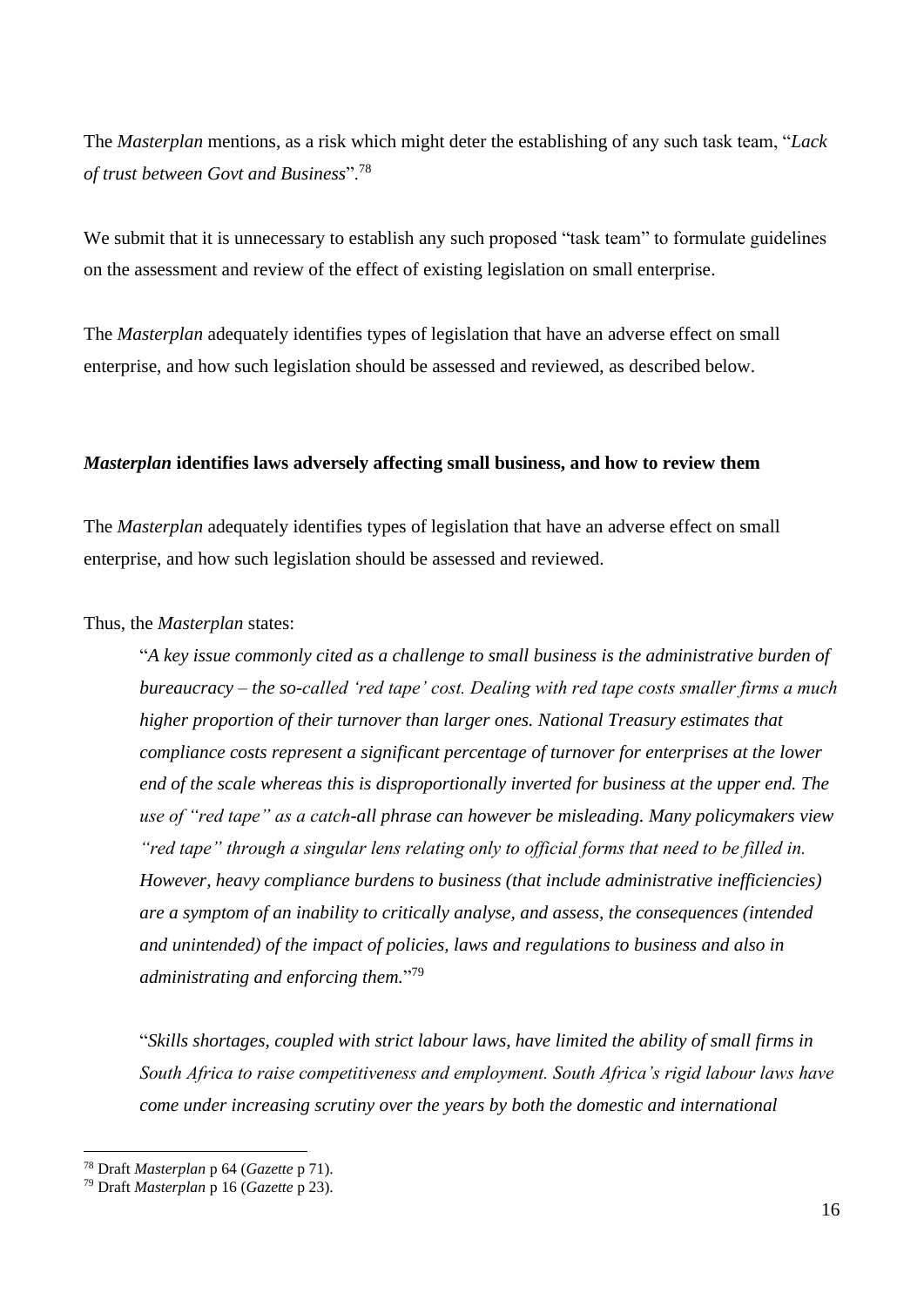*community. Particularly, collective bargaining wage agreements made between big business and labour and then being extended to nonparties (i.e., small businesses). Even though exemptions do apply in some cases, exemptions are often reported to be difficult to apply for, and cumbersome to administer. Mandatory wage increases do not consider the unique characteristics of small firms and the viability of small businesses to survive and compete with their larger counterparts.*" 80

"*Overarching all support efforts is the requirement for an enabling environment that is supportive of investment and conducive to growing business in South Africa. An enabling environment is inclusive of policies, laws and regulations; improved regulatory administrative governance, and reliable and quality infrastructure. Good regulatory governance implies that policies, laws and regulations are scrutinised and assessed on principles that measure their appropriateness and proportionality to addressing problems and their subsequent efforts (intended and unintended), especially on SMMEs – the think small first principle.*" 81

"*Output 5 Assessment and reform of laws and regulations impacting SMMEs to encourage growth*

*[…] Building an enabling environment for SMMEs to develop and grow requires continual review of laws and regulation to ensure that these do not negatively impact on their growth and performance. […]*

*The following programme areas support [this] Red Tape - Regulatory reform a better business environment for SMMEs* 

*5.1 Regular publication by notice in the National Gazette the guidelines as stipulated in Section 18 (2) (a)-(e) of the NSEA for the purpose of outlining the procedural steps to be followed in reviewing laws and regulations affecting SMMEs. This is to ensure they are:* 

*a. Proportional to the problem identified* 

*b. Targeted with minimal unintended consequences* 

*c. Assessed for alternative mechanisms other than law and regulation* 

*d. Are consistent with other laws and regulations* 

*e. Enforcement does not increase red tape and overly burden the state* 

<sup>80</sup> Draft *Masterplan* p 19 (*Gazette* p 26).

<sup>81</sup> Draft *Masterplan* p 26 (*Gazette* p 33).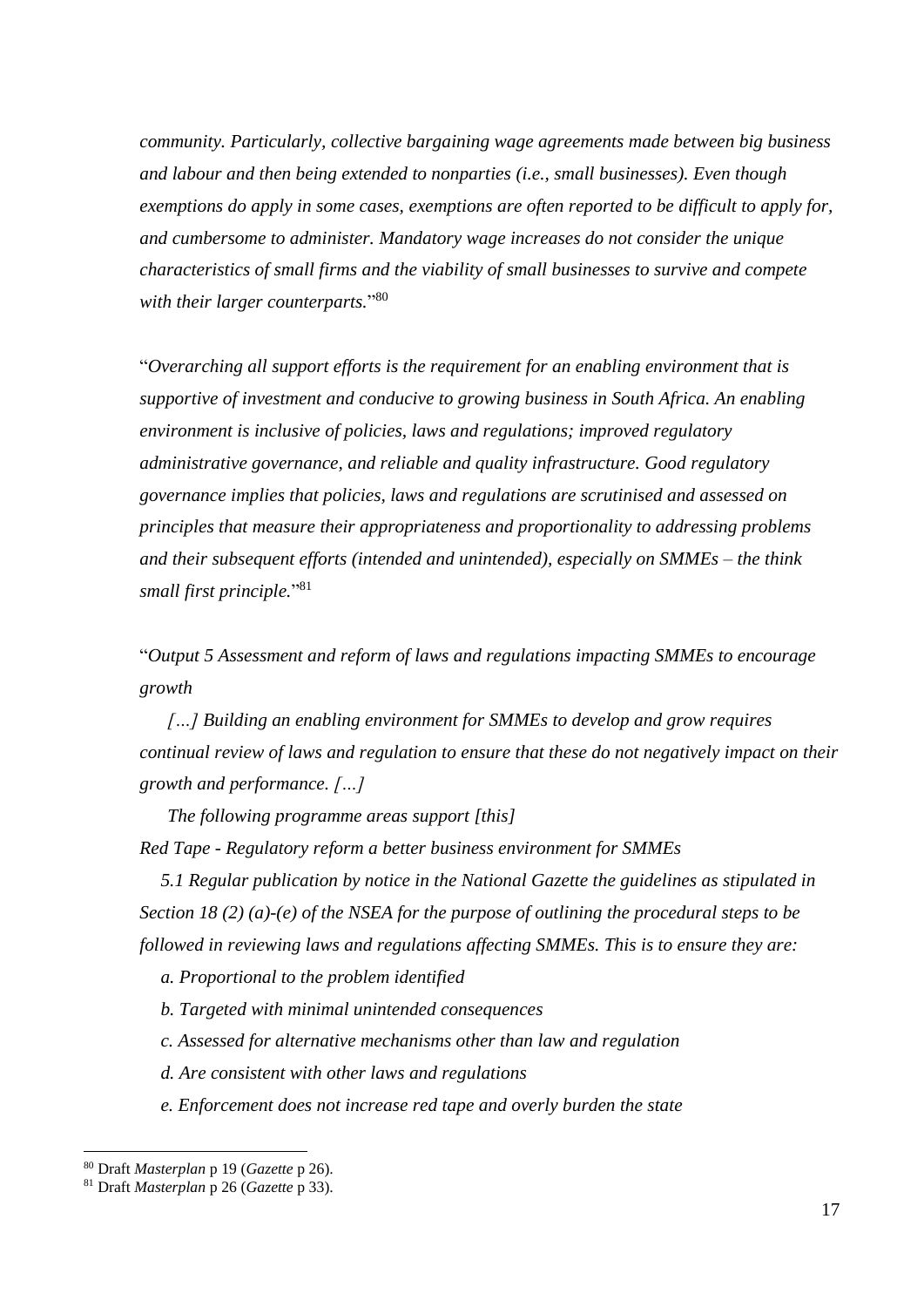*f. Enforcement does not cost the state or society more that the benefit accrued from the intervention.*

*5.2 Effective use by all government of Section 18 (3) of the NSEA (consultation and impact assessment of laws and regulations to minimise administrative inefficiencies and unintended effects)* 

*a. Publication periodically in the Annual Review for Small Business, laws and regulations to be reviewed that affect SMMEs to be consulted and assessed (prospective and retrospective) for reform to boost SMME participation, inclusion and growth. Special emphasis should be given to the current priority sectors captured in government economic masterplans and strategies.* 

- *i. Laws and regulation affecting licensing*
- *ii. Laws and regulations that affect business registration and compliance*
- *iii. Tax regulations and compliance (Inclusive of customs and excise)*
- *iv. Laws and regulations affecting bankruptcy, insolvency, debt restructuring and business closure procedures.*
- *v. Laws and regulations affecting employment in SMMEs*
- *vi. Laws and regulations impacting skills development*
- *vii. Laws and regulations affecting public sector procurement*
- *viii. Laws and regulations affecting financier's product development and management for financial products targeting SMMEs*
- *ix. Laws and regulations affecting property rights*
- *x. Laws and regulations affecting competition*
- *xi. Laws and regulations affecting environmental matters*
- *xii. Laws and regulations (National, Provincial and Municipal) affecting spatial planning and development with particular focus on ordinances that restrict or give right to particular trade, manufacture and assembly activities*

*b. Assessment of the impact, effect and application of the laws and regulations published in sub (a) above.* 

*c. Reports written to the competent authorities and departments on consultation and impact of laws and regulations contained in sub (a) with recommendations for reform*. 82

<sup>82</sup> Draft *Masterplan* pp 36–38 (*Gazette* pp 43–45).